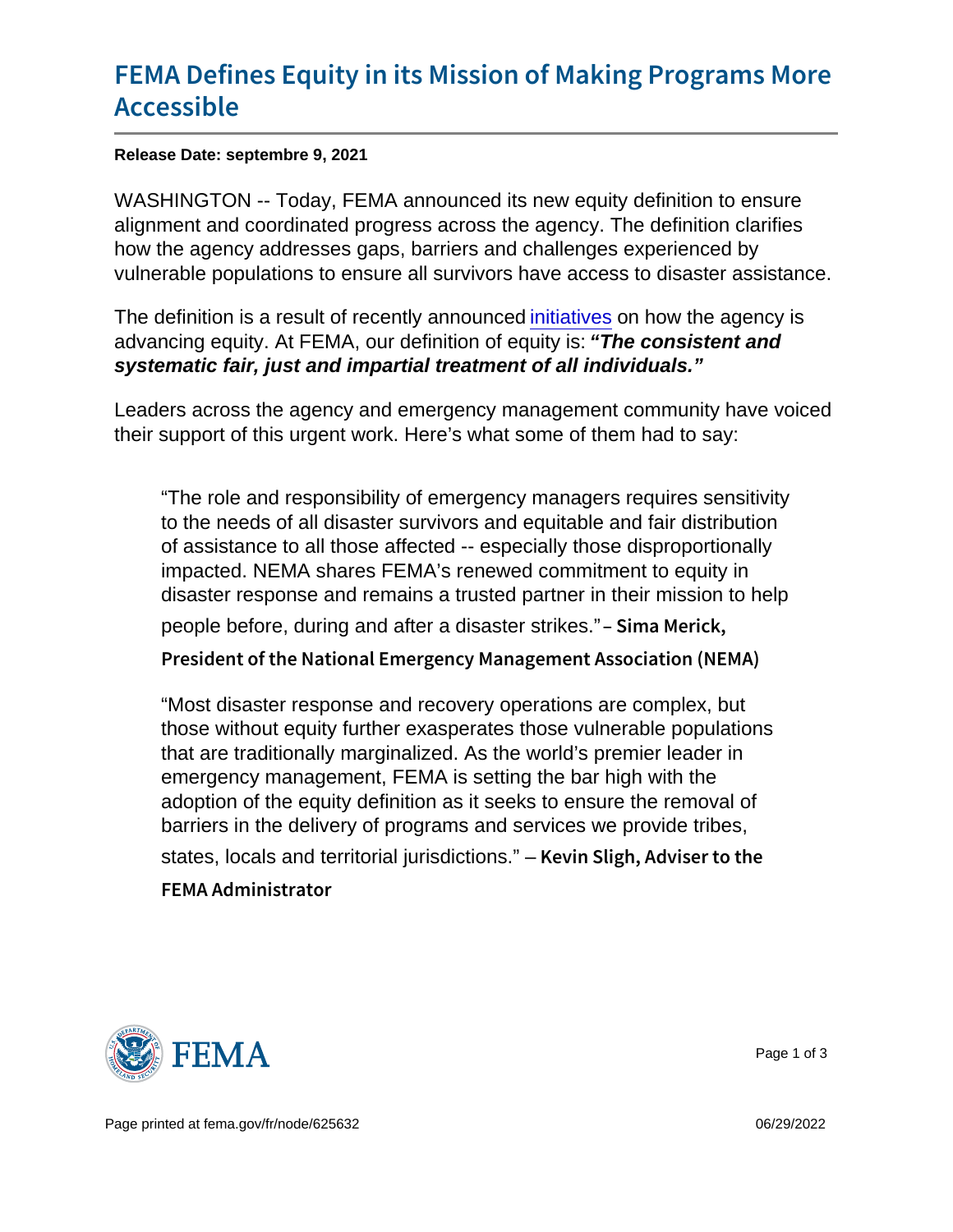"FEMA helps people during their worst days, and that starts with recognizing the disproportionate effects disasters have on marginalized and underserved communities. Equity must be at the core of FEMA's mission to ensure we can all be more resilient against disasters and quickly recover from them when they do happen."  $-$  M a r y A n n T i e r n e y, FEMA Region 3 Regional Administrator

```
"The adoption of this definition is an explicit commitment by
Administrator Criswell and the Biden Administration that FEMA works to
ensure that all communities are treated in a fair, just and impartial
manner. I am pleased that this commitment to equity will undergird the
development of FEMA's vision and strategy." – Ramesh Kolluru, FEMA
National Advisory Council Vision 2045 Subcommittee Ch
```
"FEMA is taking a much-needed step towards tackling the barriers that harm medically fragile and historically disenfranchised communities. As disasters become more extreme and more frequent, this is a step towards supporting all communities, especially those most harmed by these events." - Nicolette Louissaint, FEMA National Advisory Member

"Equity must be baked into the front end of the federal declaration process, not an afterthought. Critical to the process is for decision makers to be intentional in all phases of the disaster management cycle to minimize discriminatory actions to prevent undesired outcomes that

plague underserved and marginalized communities."  $-$  W a r r e n  $-$  D. Miller,

```
FEMA National Advisory Council Equity Subcommittee V
```
"Along with FEMA, the African-American FEMA Employee Resource Group remains steadfast in the implementation of accessible resources and services and will work with our colleagues to continue to advocate and move the needle forward in advancing our mission through an equity-focused approach." – Vallee Bunting, African-American FEMA Employee Resource Group Chair



Page 2 of 3

Page printed at [fema.gov/fr/node/625632](https://www.fema.gov/fr/node/625632) 06/29/2022